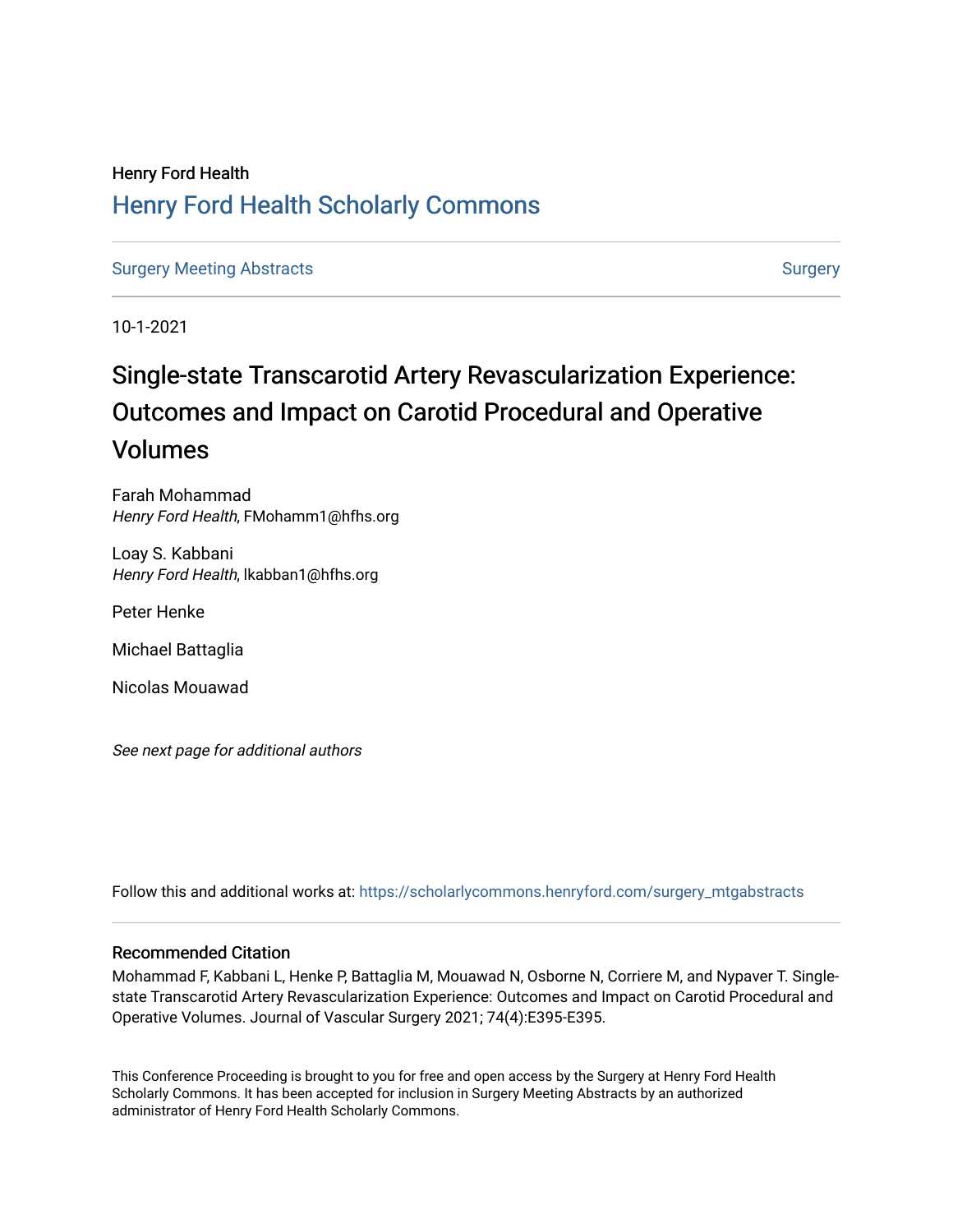# Authors

Farah Mohammad, Loay S. Kabbani, Peter Henke, Michael Battaglia, Nicolas Mouawad, Nick Osborne, Matt Corriere, and Timothy Nypaver